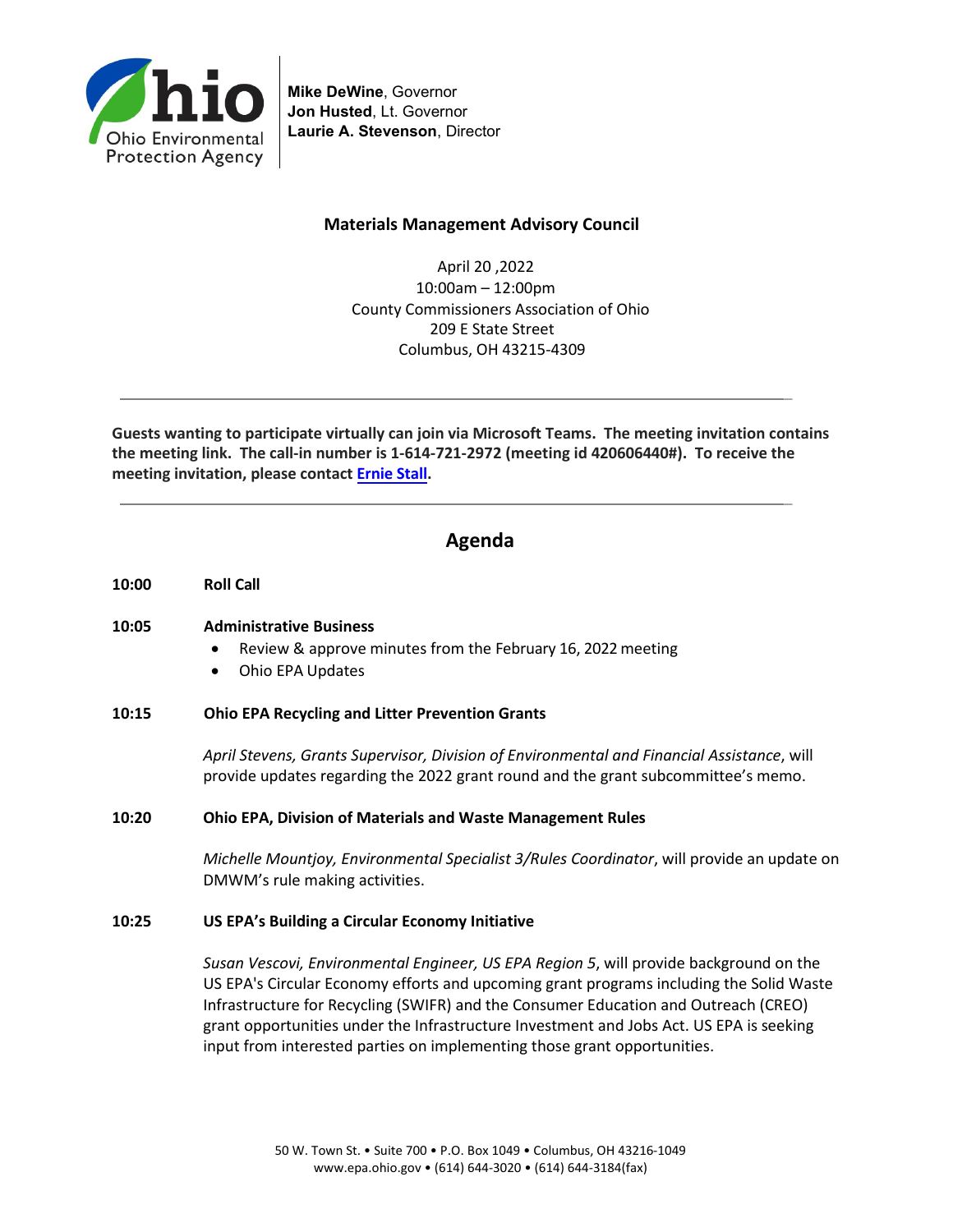#### **11:00 SouthEastern Ohio Joint Solid Waste Management District (Guernsey, Monroe, Morgan, Muskingum, Noble, and Washington counties)**

*Rob Reiter, District Coordinator, SouthEastern Ohio Joint Solid Waste Management District,* will be retiring soon. Rob will give an overview of the SWMD's operations and programs and insights learned during his years as the SWMD's coordinator.

#### **11:30 Update on Implementing the** *2020 State Solid Waste Management Plan*

*Ernie Stall, Environmental Specialist 3, Division of Materials and Waste Management*, will provide an overview of how the provisions of the 2020 State Plan are being implemented and their impacts on Ohio.

#### **11:40 Overcoming mixed messages regarding recycling** (if time allows)

*Michael Dinneen* will lead a discussion regarding how to increase the effectiveness of, unify, and simplify the message regarding what can and cannot be recycled in residential recycling programs.

#### **11:50 Public Comment Period**

See instructions under 'Information for Guests'

#### **12:00 Adjourn**

Guests, please RSVP to Ernie Stall a[t ernest.stall@epa.ohio.gov.](mailto:ernest.stall@epa.ohio.gov) In your RSVP, please indicate whether you will attend in person or virtually. Ernie will forward the meeting invite when he receives your RSVP.

Meeting materials will be posted at [https://epa.ohio.gov/divisions-and-offices/materials-and-waste](https://epa.ohio.gov/divisions-and-offices/materials-and-waste-management/about-dmwm/mmac)[management/about-dmwm/mmac](https://epa.ohio.gov/divisions-and-offices/materials-and-waste-management/about-dmwm/mmac) prior to each meeting. Please direct any questions to Ernie Stall.

### *Parking:*

CCAO has very limited parking. There is a metered surface lot at [189 State Street \(Parking Lot 010\).](https://www.google.com/maps/dir/Parking+Lot+010,+189+E+State+St,+Columbus,+OH+43215/@39.960649,-82.9972437,17z/data=!4m8!4m7!1m0!1m5!1m1!1s0x88388f336ca2c7a9:0x6fb5cbeda1972c6f!2m2!1d-82.995055!2d39.960649) The [Columbus Commons Main Garage](https://www.google.com/maps/dir/39.9611755,-82.9987942/columbus+commons+main+garage/@39.9588418,-83.0000624,17z/data=!3m1!4b1!4m9!4m8!1m1!4e1!1m5!1m1!1s0x88388f3656a0c6bd:0x792e2e4b04d6d5ce!2m2!1d-82.998142!2d39.9565409) is about .5 mile away at 55 E. Rich Street. There is also metered street parking in the area.